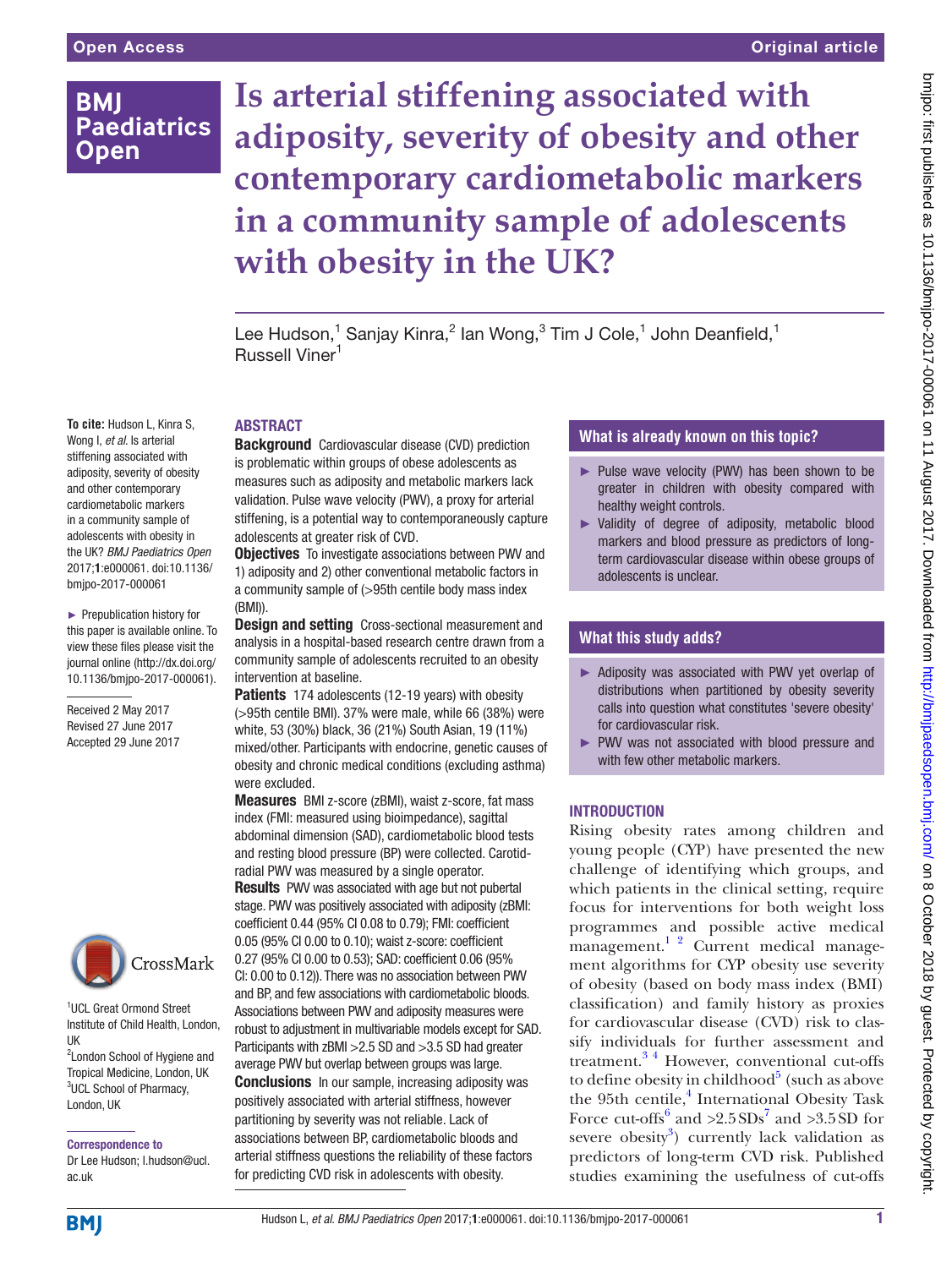have focused on their ability to capture components of the 'metabolic syndrome', that is, established adult CVD risk factors such as hypertension and dyslipidemia,<sup>7-9</sup> as well as reporting the tracking of children defined with obesity into adulthood.<sup>10 11</sup> Evidence to support the importance of such metabolic risk factors as predictors of future CVD risk in children, either individually or in combination, $12-14$  is also limited; and their persistence may be temporally unstable through adolescence. $^{15}$ Predicting CVD risk in young people with obesity therefore remains problematic, especially in the clinical setting for individual patients.<sup>[16 17](#page-7-9)</sup>

Another approach for exploring current CVD risk in adolescents with obesity is to seek contemporaneous evidence of arterial stiffening,  $1819$  with pulse wave velocity (PWV) being a potentially useful and non-invasive proxy. $20-22$  A derivative gradient velocity calculated from pulse waveforms at two separate peripheral arterial loci and the distance between them (with PWV proportional to arterial stiffness), PWV is reproducible, $22^{223}$  correlates with arterial plaque load in  $\tilde{a}$  adults<sup>24</sup> and accurately predicts CVD mortality in adults.[25 26](#page-7-14) Two meta-analyses have demonstrated that CYP with obesity have greater PWV compared with non-obese controls.<sup>2728</sup> Studies have examined the relationship between adiposity and PWV at various anatomical sites in children and adolescents combining healthy and overweight status with variable findings.<sup>[29–36](#page-7-16)</sup> However, the majority of these studies have not used standardised measures of adiposity (ie, z-scores of BMI and waist circumference), and have not adjusted for other potential key factors such as puberty and ethnicity.<sup>18</sup> Such information is important when considering CVD risk for patients within obese groups of CYP.

We used data from a cross-sectional, community sample of adolescents with obesity recruited into an obesity intervention trial to examine the associations of contemporary arterial stiffening, using PWV, with multiple measures of adiposity, conventional markers of metabolic risk (blood pressure (BP) and cardiometabolic blood markers) and pubertal status and ethnicity. We hypothesised that arterial stiffness would increase with degree of adiposity and would be positively associated with other cardiovascular risk factors, in particular BP. We also examined whether different thresholds, commonly used to partition groups of obese CYP for defining severe obesity, were associated with PWV differently.

#### Materials and methods

Data were obtained from the baseline sample of the Healthy Eating and Lifestyle Trial (HELP) trial, a randomised controlled trial of an adolescent obesity intervention.<sup>37</sup> Adolescents aged 12-19 years were recruited from community sources (including general practitioners, schools, youth groups and self referral) in the Greater London area between January 2011 and July 2013. Individuals with chronic illnesses (excluding asthma or more minor chronic conditions such as eczema), genetic

or endocrine causes of obesity and those with diagnosed mental health problems were excluded. Participants were assessed at the Clinical Research Facility at Great Ormond Street Hospital at baseline (before randomisation) by a physician. Trained nurses collected the data using standardised protocols and the same equipment throughout. Ethics permission for the study was provided by the regional, central London ethics committee.

Ethnicity was self-reported and categorised as white, black, South Asian or mixed/other ethnicity. Participants were asked to self-report their pubertal status using standardised diagrams<sup>38</sup> and report of menarcheal status in girls. Pubertal status was then categorised as pre/early (Tanner stages 1 and 2), mid (Tanner 3 and 4), late/complete (Tanner stage 5). Girls postmenarche were grouped as late/complete by default. Self-report data on smoking were provided by young people, with participants grouped into binary groups in two ways: 1) as 'current smokers' (ie, current vs non-smoker or ex-smoker) and 2) 'ever smoked' (current and ex-smoker vs non-smoker).

#### Anthropometry

Heights were measured to the nearest 0.1cm using an electronic stadiometer (Seca 242 Electronic Measuring Rod, Seca GmbH, Germany). Weight and 4-limb bioimpedence were measured to the nearest 0.01kg on the Tanita BC 418MA (Tanita, UK), in loose clothing. Total impedance was used to calculate fat mass (kg) using a validated formula for use in adolescents with obesity.<sup>39</sup> Waist circumference was measured midway between the 10th rib and iliac crest to the nearest mm using a non-elastic flexible tape in the standing position, $40$  with values averaged over three measurements. Anterior-posterior sagittal abdominal dimension (SAD) was measured to the nearest 0.1cm by calliper (Holtain Kahn abdominal calliper, Holtain, UK) at the centre of the abdomen following exhalation with participants in a supine position.<sup>41</sup> BMI was calculated as weight (kg)/height  $(m)^2$ , and fat mass index (FMI) was calculated as fat mass (kg)/ height (m)<sup>2</sup>. Standardised BMI and waist circumference z-scores (zBMI and waist-z) were calculated using the LMSgrowth program V.2.69 (Harlow Healthcare, UK) using the UK 1990 growth reference data.<sup>42 43</sup> Raw data were used for FMI and SAD as no validated standardised data are available. Obesity status was categorised using two cut-offs for severe obesity:  $zBMI>2.5^8$  and  $zBMI>3.5^3$  $zBMI>3.5^3$  $zBMI>3.5^3$ 

#### Blood pressure

BP was measured after 20min seated rest using an automated machine (Philiips IntelliVue MP30 Monitor, Koninklijke Phillips N.V., Holland). BP was taken at the right arm three times serially, with the third value recorded. Systolic and diastolic BP were converted to z-scores using LMSgrowth program V.2.69 (Harlow Healthcare), which uses the UK BP population data.<sup>43 44</sup> Hypertension was defined as either systolic or diastolic BP >98th centile (2 SD above the mean).<sup>3</sup>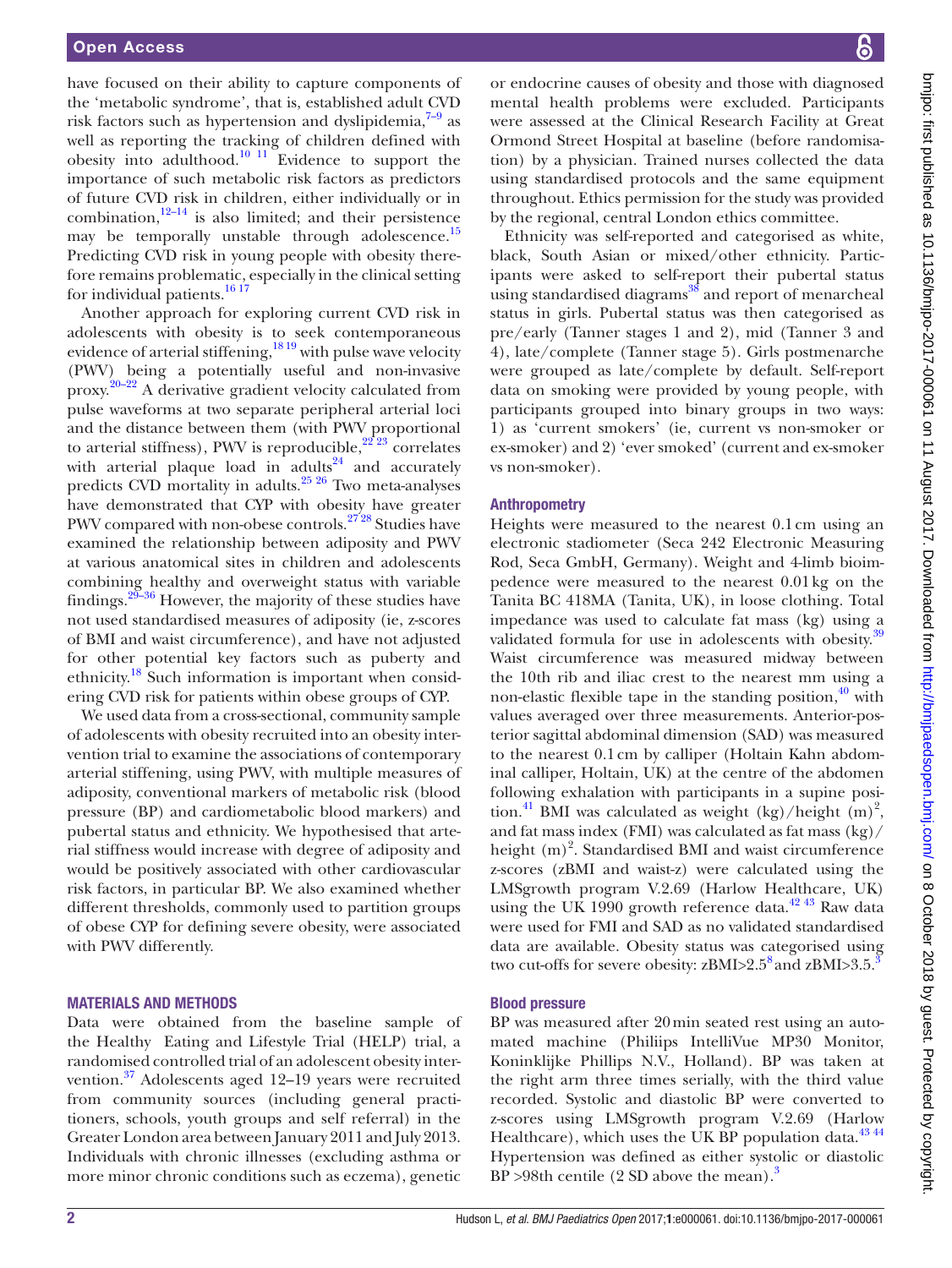#### Blood parameters

Blood was drawn following a 10–12hours fast. Bloods were analysed for cholesterol (including high-density lipoprotein (HDL)), triglycerides, glucose, % glycated haemoglobin, insulin and alanine aminotransferase (ALT). Blood was processed at Great Ormond Street Hospital laboratory. Homeostatic model assessment-insulin resistance (HOMA-IR) was derived using formula (insulinxglucose/2). Abnormality flags were generated for individual blood variables using cut-offs based on a UK consensus statement,<sup>[3](#page-7-1)</sup> as follows: 'abnormal HOMA-IR' >4.4, 'raised insulin' for insulin levels above values based on pubertal stage (>10mU/L prepuberty/early puberty, >30mU/L mid-puberty, >20mU/L late and complete puberty), 'low HDL' 0.9mmol/L, 'raised triglycerides' >1.47mmol/L, 'raised cholesterol' >5.2mmol/L, 'abnormal HDL/C ratio' >4.3.

#### Measurement of PWV

Patients in a fasted state rested for 30min prior to measurement at room temperature, supine. Pulse waves were measured at the carotid and radial pulses using tonometry and appropriate software (SphygmoCor, AtCor Medical, Sydney, Australia) by a single operator for all participants. The distance between the carotid and sternal notch, and the sternal notch to the radial point (via the mid-shoulder) were also measured, and combined with waveforms and peripheral BPs (as above) by software to derive carotid-radial PWV values. Data were recorded only once per participant, and only recorded readings met quality control measures according to the manufacturer's protocol (SD of derived PWV<10%of the PWV value, all PWV wave forms within window and timing  $SD < 6\%$ ).

#### Analysis

Data were managed and analysed using Stata V.13 (StataCorp, Texas, USA). Data were cleaned and individual variables examined for normality. Participant characteristics were described using mean and SD for normally distributed continuous variables, and median and IQR otherwise. Group means were compared using t-test or  $\chi^2$  test for normally distributed variables, and non-parametric tests otherwise. Group proportions were compared using  $\chi^2$  test. Associations of anthropometric, metabolic risk factors, demographic variables and PWV were investigated using linear regression. Individual variables found to be associated with PWV at p<0.1were entered into multivariable regression models. As zBMI, waist-z, FMI and SAD are recognised as proxies for adiposity (while also independently associated), each was entered into univariable and multivariable regression models discretely. Non-normally distributed continuous variables were transformed for use in univariable regression analysis. If the transformation did not alter the models significantly, models using non-transformed variables were presented. Effect sizes of models were described using coefficients of determination  $(R^2$  for univariable and multivariable models, with small, medium and large effects defined conventionally as  $R^2 > 0.02$ ,  $> 0.13$  and  $> 0.26$ , respectively.<sup>45</sup>

A total of 174 children were recruited to the HELP trial (65 (37%) male). Proportions in each ethnic group were: white 66 (38%), black 53 (30%), South Asian 36 (21%), mixed/other 19 (11%). Proportions at each pubertal stage were pre/early (Tanner  $1/2$ ) 21 (12%), mid (3/4) 38 (22%), late/post (5) 115 (66%). There were more females in complete/late puberty than in other stages  $(89\% \text{ vs } 12\%, \text{ p<0.001}).$  The sex ratio was similar in all ethnic groups. Fourteen (8%) participants were current smokers and 48 (29%) were either current or ex-smokers.

Characteristics of continuous variables for the study group are shown in [table](#page-3-0) 1. Age was not normally distributed, but the sample appeared evenly distributed across age groups. Males were taller than females but similar in height z-score, while females had greater waist-z and FMI. Males had greater metabolic markers as triglycerides, fasting glucose and ALT; 126 participants (72%) had zBMI>2.5and 17 (10%) exceeded 3.5.

#### Metabolic risk factors

No participants had systolic hypertension or evidence of impaired fasting glucose. Four (2%) had diastolic hypertension, 35 (20%) raised HOMA, 34 (20%) raised insulin for pubertal stage, 29 (17%) elevated cholesterol, 29 (17%) raised triglycerides, 20 (12%) low HDL and 66 (39%) had an elevated HDL/C ratio.

#### Pulse wave analysis

Pulse wave data were available for 146 (84%) participants. Univariable regression analyses between PWV and anthropometric, cardiometabolic and demographic markers are shown in [table](#page-4-0) 2. Significant positive associations were found between PWV and age, all adiposity markers (zBMI, FMI, waist-z and SAD), and abnormal triglyceride grouping (effects sizes were however small,  $R^2$ =0.05, 0.04, 0.03, 0.03, 0.03, 0.02, respectively). Ethnic South Asians, and to a lesser extent blacks, had higher PWV compared with ethnic whites. PWV was lower in the low HDL group. Abnormal triglyceride grouping was no longer significant once adjusted for age, ethnicity and zBMI (data not shown). Low HDL grouping remained negatively associated with PWV when controlled for zBMI, age, ethnicity group (coefficient −0.60 (95% CI −1.17 to −0.03), beta  $-0.17$ , p=0.04, r<sup>2</sup> 0.17). There were no differences in PWV by sex, pubertal stage, smoking or cardiometabolic markers (including systolic and diastolic BP). Scatter plots of PWV versus measures of adiposity, with fitted regression lines, are shown in in [figure](#page-5-0) 1. In general the associations are weak.

Multivariable regression models for each adiposity measure adjusting for age, ethnicity, abnormal triglycerides and abnormally low HDL are shown in [table](#page-5-1) 3. There was a positive association between PWV and all adiposity measures except SAD. Effect sizes for adjusted models for each adiposity measure were medium in size  $(R^2$  in adjusted models for zBMI=0.16, waist-z=0.13and FMI=0.15).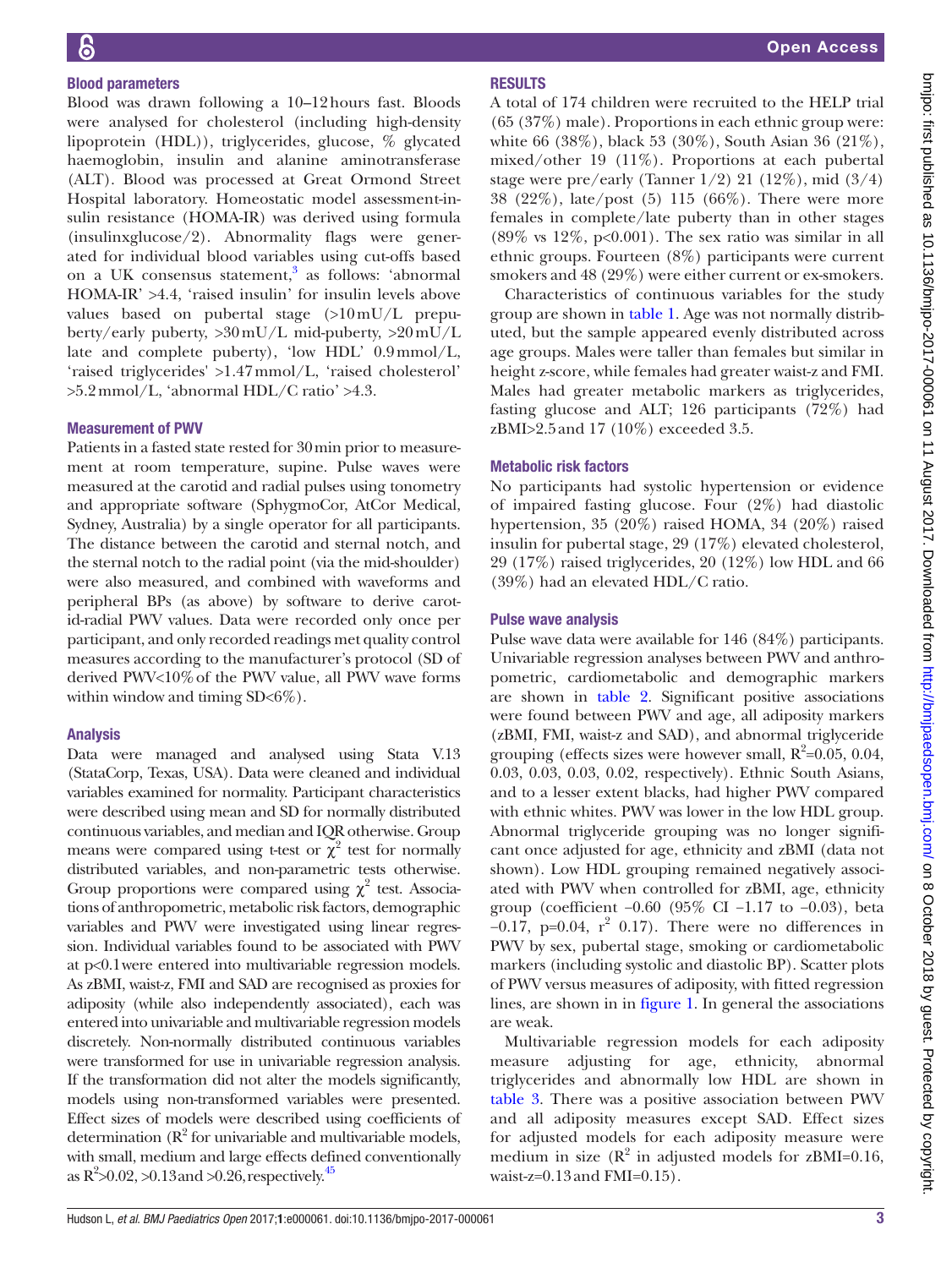<span id="page-3-0"></span>

| Table 1 Summary of continuous variables by sex |              |         |                  |      |            |                |             |                  |      |            |                     |             |           |             |            |
|------------------------------------------------|--------------|---------|------------------|------|------------|----------------|-------------|------------------|------|------------|---------------------|-------------|-----------|-------------|------------|
|                                                | <b>Males</b> |         |                  |      |            | <b>Females</b> |             |                  |      |            | <b>All subjects</b> |             |           |             |            |
| <b>Variable</b>                                | $\mathbf n$  | Mean    | <b>Median SD</b> |      | <b>IQR</b> | $\mathbf n$    | <b>Mean</b> | <b>Median SD</b> |      | <b>IQR</b> | n                   | <b>Mean</b> | Median SD |             | <b>IQR</b> |
| Age (years)                                    | 65           |         | 15.0             |      | 3.2        | 109            |             | 15.6             |      | 2.9        | 174                 |             | 15.3      |             | 3.2        |
| Weight (kg)                                    | 65           |         | 87.4             |      | 23         | 109            |             | 85.4             |      | 20.6       | 174                 |             | 86.2      |             | 22         |
| Height (cm)                                    | 65           | 168.4*  |                  | 9.6  | 13.2       | 109            | 164.3       |                  | 6.5  |            | 174                 | 165.8       |           | 8.1         |            |
| Height z                                       | 65           | 0.39    |                  | 0.88 |            | 109            | 0.52        |                  | 1.00 |            | 174                 | 0.47        |           | 0.96        |            |
| BMI $(kg/m^2)$                                 | 65           |         | 30.9             |      | 5.9        | 109            |             | 32.5             |      | 6.1        | 174                 |             | 32        |             | 6.1        |
| zBMI                                           | 65           | 2.83    |                  | 0.47 |            | 109            | 2.78        |                  | 0.59 |            | 174                 | 2.80        |           | 0.55        |            |
| Waist (cm)                                     | 65           |         | 101              |      | 15         | 109            |             | 95.4             |      | 17         | 174                 |             | 99        |             | 15.9       |
| Waist-z                                        | 65           | $2.97*$ |                  | 0.51 |            | 109            | 3.68        |                  | 0.68 |            | 174                 | 3.45        |           | 0.72        |            |
| SAD (cm)                                       | 57           | 23.1    |                  | 3.2  |            | 102            | 22.3        |                  | 3.5  |            | 159                 | 22.6        |           | 3.4         |            |
| FMI ( $\text{kg/m}^2$ )                        | 63           | $12.5*$ |                  | 4.0  |            | 108            | 15.0        |                  | 3.6  |            | 171                 | 14.1        |           | 3.89        |            |
| <b>Systolic BP</b><br>(mm Hg)                  | 63           | 109     |                  | 10   |            | 109            | 106         |                  | 10.  |            | 172                 | 107         |           | 10          |            |
| Systolic BP z 63                               |              | $-1.05$ |                  | 1.03 |            | 109            | $-1.09$     |                  | 1.08 |            | 172                 | $-1.07$     |           | 1.06        |            |
| Diastolic BP<br>(mm Hg)                        | 63           | 53      |                  | 9    |            | 109            | 54          |                  | 10   |            | 172                 | 54          |           | $\mathsf g$ |            |
| Diastolic<br>BP <sub>z</sub>                   | 63           | $-0.60$ |                  | 1.10 |            | 109            | $-0.63$     |                  | 1.19 |            | 172                 | $-0.61$     |           | 1.15        |            |
| Cholesterol<br>(mmol/L)                        | 65           | 4.5     |                  | 0.9  |            | 109            | 4.3         |                  | 0.8  |            | 174                 | 4.4         |           | 0.8         |            |
| Triglycerides 64<br>(mmol/L)                   |              |         | $1.1*$           |      | 0.6        | 109            |             | 0.9              |      | 0.6        | 173                 |             | 1.0       |             | 0.6        |
| ALT (mmol/L) 65                                |              |         | $32*$            |      | 27         | 109            |             | 24               |      | 13         | 174                 |             | 26        |             | 16         |
| <b>HDL</b><br>(mmol/L)                         | 62           |         | 1.1              |      | 0.4        | 108            |             | 1.1              |      | 0.3        | 171                 |             | 1.1       |             | 0.3        |
| HbA1c (%)                                      | 62           |         | 5.5              |      | 0.5        | 105            |             | 5.4              |      | 0.4        | 167                 |             | 5.4       |             | 0.5        |
| HOMA-IR                                        | 65           |         | 3.0              |      | 2.9        | 108            |             | 2.4              |      | 2.1        | 173                 |             | 2.6       |             | 2.6        |
| Fasting<br>insulin<br>(mU/L)                   | 65           |         | 15               |      | 14.1       | 109            |             | 12.1             |      | 10.5       | 174                 |             | 13        |             | 11.1       |
| Fasting<br>glucose<br>(mmol/L)                 | 65           |         | $4.6*$           |      | 0.6        | 108            |             | 4.4              |      | 0.45 173   |                     |             | 4.4       |             | 0.5        |
| PWV (m/s)                                      | 54           | 7.3     |                  | 1.1  |            | 92             | 7.1         |                  | 1.2  |            | 146                 | 7.1         |           | 1.2         |            |

\*Statistically significant differences between sexes (p<0.05).

BMI, body mass index; BP, blood pressure; FMI, fat mass index; HbA1c, haemoglobin 1c; HOMA, homeostatic model assessment-insulin resistance; PWV, pulse wave velocity; SAD, anterior-posterior sagittal abdominal dimension; z, z-score.

Participants with zBMI>2.5SD and >3.5SD had greater PWV on average than those below the cut-offs (>2.5 SD: 7.1 vs 6.8, p=0.04; >3.5 SD: 7.6 vs 7.0, p=0.03); however, the groups overlapped substantially (see [figure](#page-6-0) 2).

# **DISCUSSION**

In our study of adolescents with obesity from a community sample in the UK, we found a positive association between arterial stiffness and adiposity (zBMI, FMI) including central adiposity in the form of standardised waist circumference. This association was independent of age and ethnicity. Partitioning subjects by levels of zBMI showed small differences

in mean PWV by group, a finding also recently reported elsewhere.<sup>46</sup> However, it is likely that this merely reflects a positive relationship between zBMI and PWV, and there was considerable overlap of PWV between groups (seen most clearly in [figure](#page-6-0) 2). Thus, our ability to classify and understand what constitutes 'severe obesity' from the perspective of contemporary pathological processes remains limited. These findings provide important information for clinicians, young people and their families to better understand long-term CVD risk of obesity within the community, but also in clinical settings.

Our study provides other novel findings. First, we found few associations between PWV and conventional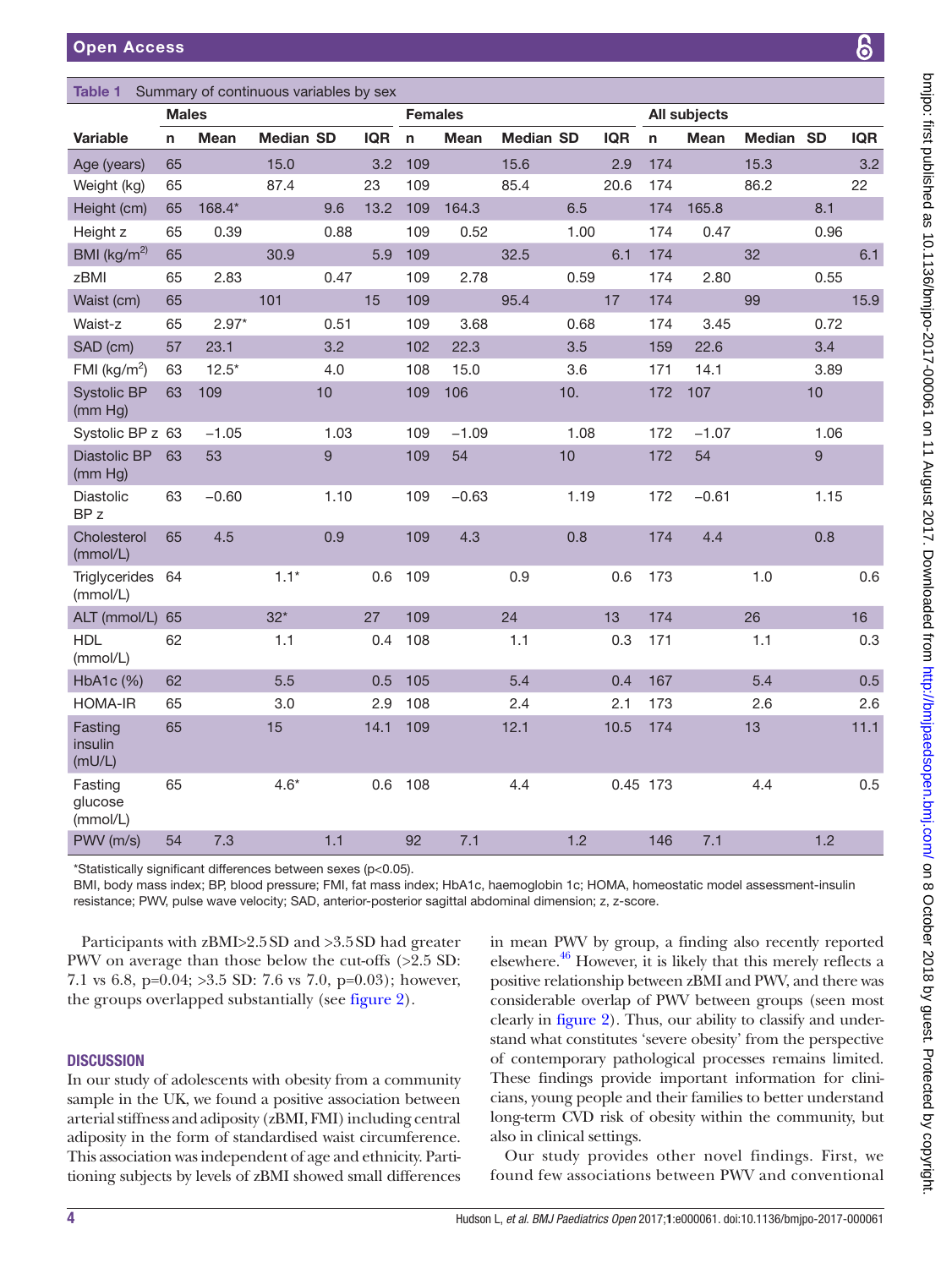<span id="page-4-0"></span>

| Table 2 Univariable regression analyses of PWV on demographic, anthropometric and cardiometabolic variables |     |                    |         |         |  |  |  |  |
|-------------------------------------------------------------------------------------------------------------|-----|--------------------|---------|---------|--|--|--|--|
|                                                                                                             | n   | <b>Coefficient</b> | β       | p Value |  |  |  |  |
| Age                                                                                                         | 146 | 0.12               | 0.22    | < 0.01  |  |  |  |  |
| Female sex (reference male)                                                                                 | 146 | $-0.19$            | $-0.08$ | 0.34    |  |  |  |  |
| Pubertal stage (reference late/complete)                                                                    | 146 |                    |         |         |  |  |  |  |
| pre/early (1&2)                                                                                             |     | $-0.15$            | 0.01    | 0.68    |  |  |  |  |
| mid (3/4)                                                                                                   |     | $-0.12$            | 0.61    | 0.67    |  |  |  |  |
| Ethnicity (reference white)                                                                                 | 146 | 0                  |         |         |  |  |  |  |
| <b>Black</b>                                                                                                |     | 0.42               | 0.17    | 0.07    |  |  |  |  |
| South Asian                                                                                                 |     | 0.67               | 0.23    | 0.01    |  |  |  |  |
| Mixed other                                                                                                 |     | 0.18               | 0.05    | 0.60    |  |  |  |  |
| Current smoker                                                                                              |     | 0.27               | 0.07    | 0.43    |  |  |  |  |
| Ever smoked                                                                                                 |     | 0.15               | 0.06    | 0.47    |  |  |  |  |
| Height z                                                                                                    | 146 | $-0.13$            | $-0.11$ | 0.18    |  |  |  |  |
| zBMI                                                                                                        | 146 | 0.44               | 0.20    | $0.01*$ |  |  |  |  |
| Fat mass index                                                                                              | 144 | 0.05               | 0.18    | $0.03*$ |  |  |  |  |
| Waist-z                                                                                                     | 146 | 0.27               | 0.17    | $0.04*$ |  |  |  |  |
| <b>SAD</b>                                                                                                  | 132 | 0.06               | 0.18    | $0.04*$ |  |  |  |  |
| Systolic z                                                                                                  | 146 | 0.02               | 0.02    | 0.83    |  |  |  |  |
| Diastolic z                                                                                                 | 146 | 0.08               | 0.08    | 0.33    |  |  |  |  |
| Cholesterol                                                                                                 | 146 | 0.16               | 0.12    | 0.16    |  |  |  |  |
| High cholesterol vs low                                                                                     | 146 | $-0.35$            | $-0.11$ | 0.20    |  |  |  |  |
| <b>HDL</b>                                                                                                  | 142 | 0.16               | 0.03    | 0.68    |  |  |  |  |
| Low HDL vs high                                                                                             | 142 | $-0.63$            | $-0.17$ | $0.04*$ |  |  |  |  |
| <b>Triglycerides</b>                                                                                        | 145 | 0.24               | 0.13    | 0.13    |  |  |  |  |
| Abnormal triglycerides vs normal                                                                            | 145 | 0.52               | 0.17    | $0.04*$ |  |  |  |  |
| <b>ALT</b>                                                                                                  | 146 | 0.01               | 0.14    | 0.08    |  |  |  |  |
| Fasting glucose                                                                                             | 146 | 0.04               | 0.02    | 0.86    |  |  |  |  |
| HbA1c                                                                                                       | 146 | 0.23               | 0.07    | 0.38    |  |  |  |  |
| Fasting insulin                                                                                             | 146 | 0.01               | 0.06    | 0.50    |  |  |  |  |
| Abnormal insulin vs normal                                                                                  | 146 | 0.17               |         | 0.50    |  |  |  |  |
| HOMA-IR                                                                                                     | 146 | 0.01               | 0.01    | 0.76    |  |  |  |  |
| Abnormal HOMA-IR vs normal                                                                                  | 146 | 0.03               | 0.01    | 0.91    |  |  |  |  |

\*Statisically significant, p<0.05.

BMI, body mass index; BP, blood pressure; FMI, fat mass index; HbA1c, haemoglobin 1c; HOMA, homeostatic model assessment-insulin resistance; PWV, pulse wave velocity; SAD, anterior-posterior sagittal abdominal dimension; z, z-score.

markers of cardiometabolic risk, in particular standardised BP. This is in contrast to a recent study from North America where PWV was greater in children with obesity and hypertension compared with those with obesity alone. $47$  Although the prevalence of hypertension in our sample was low compared with other published samples of adolescents with obesity,<sup>[8 9 48](#page-7-23)</sup> the validity of non-ambulatory, isolated high BP readings recorded at single encounters that are frequently found in studies of PWV are unclear.<sup>49</sup> There is also evidence that adiposity itself may be a driving influence on vasculature which leads to the development of hypertension.[50–52](#page-8-0) Combined with the evidence

that conventional risk markers are often unstable across adolescence, $15$  our findings highlight the need for larger, longitudinal studies to better understand the differential relationships between adiposity, BP and arterial stiffening. We also found no association between PWV and stage of puberty, although PWV increased with age. Lack of knowledge about the effects of puberty on arterial stiffness has been identified as a key limitation of many published studies of PWV in children and adolescents with obesity.<sup>[18 27 28](#page-7-10)</sup> The relationship between puberty, obesity and arterial stiffening also needs larger, longitudinal samples, as puberty is associated with the development of sexual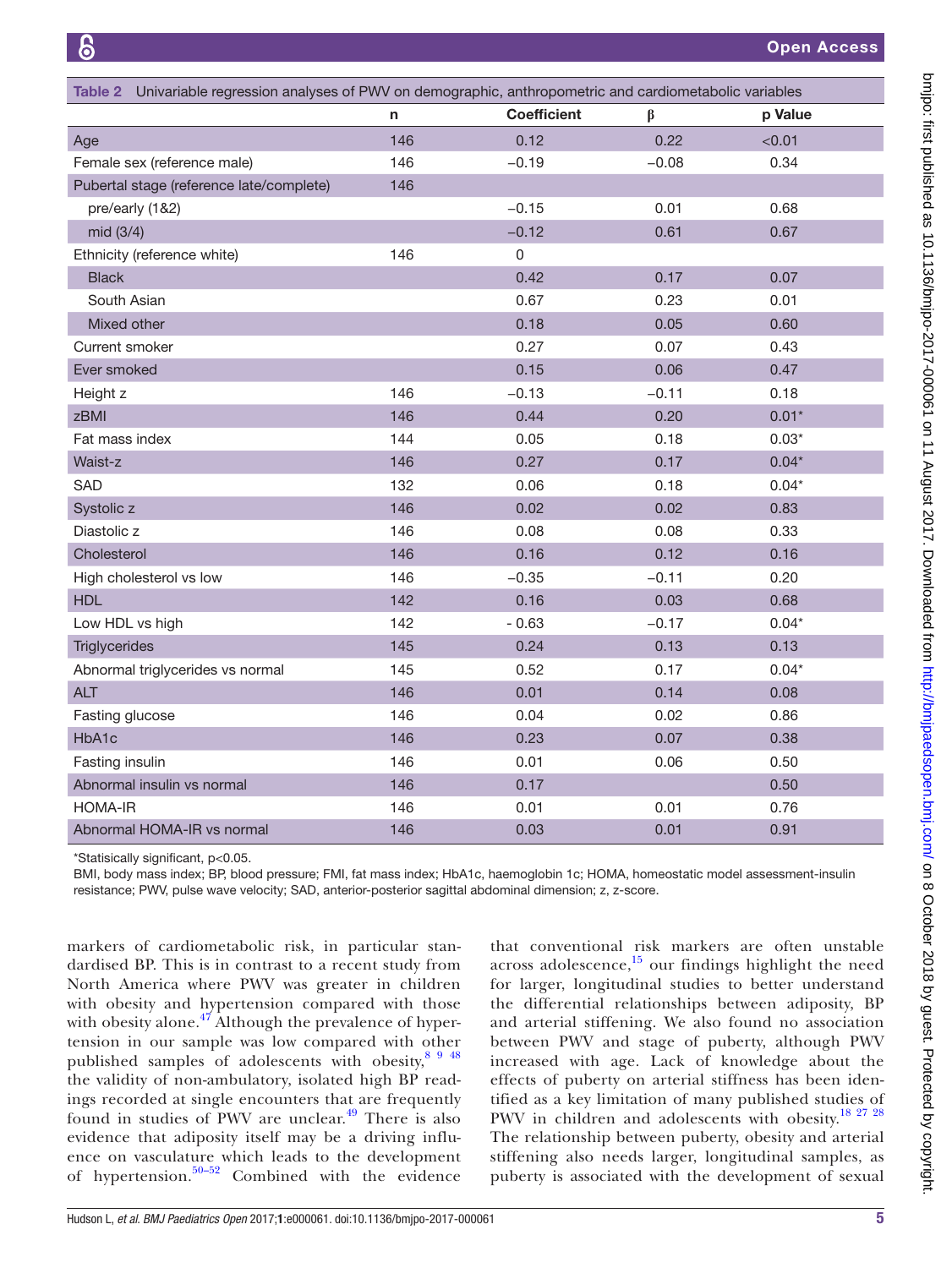

<span id="page-5-0"></span>Figure 1 Scatter plot with fitted regression lines for measures of adiposity against pulse wave velocity (PWV) (m/s).

dimorphism in cardiovascular risk profiles that is not apparent earlier in childhood. Lastly, we found that South Asian adolescents had greater PWV compared with white, and our ability to describe differences in PWV between ethnicities typical of Northern European adolescent urban populations is we believe unique in the literature for the age group studied.

In our adjusted models, a 1 SD increase in BMI (ie, a unit increase in zBMI) was associated with an increase of 0.5 m/s in PWV, equivalent to an 0.4 SD change in

<span id="page-5-1"></span>

| <b>Table 3</b> Multivariable analyses of pulse wave velocity on<br>adiposity measures (adjusted for age, ethnicity, abnormal<br>triglyceride and low HDL). |     |                        |         |  |  |  |  |
|------------------------------------------------------------------------------------------------------------------------------------------------------------|-----|------------------------|---------|--|--|--|--|
|                                                                                                                                                            | n   | Coefficient (95% CI)   | p Value |  |  |  |  |
| zBMI                                                                                                                                                       | 145 | $0.49$ (0.14 to 0.84)  | 0.006   |  |  |  |  |
| Waist-z                                                                                                                                                    | 145 | 0.26 (0.01 to 0.52)    | 0.04    |  |  |  |  |
| <b>FMI</b>                                                                                                                                                 | 144 | $0.05$ (0.01 to 0.10)  | 0.002   |  |  |  |  |
| SAD                                                                                                                                                        | 131 | $0.05$ (-0.13 to 0.10) | 0.13    |  |  |  |  |

BMI, bodymassindex; FMI, fat mass index; HDL, high-density lipoprotein; SAD, anterior-posteriorsagittal abdominal dimension.

PWV. For comparison, a meta-analysis of adult studies by Vlachopoulos *et a* $l^{26}$  reported that a 1 SD increase in aortic PWV in adults led to around a 50% increase in total cardiovascular events and mortality. Similarly, Ben-Shlomo *et al*<sup>[25](#page-7-14)</sup> reported HRs of 1.35 and 1.5 for coronary heart disease and stroke, respectively associated with a 1 SD increase in the log of aortic PWV. Our data were collected by carotid-radial rather than aortic methodology, nonetheless these adult data suggest that the level of increased arterial stiffening seen in our sample is concerning, particularly for those with more extreme BMI z-scores. Encouragingly, a recent meta-analysis in adults concluded that weight loss by lifestyle change appears to reduce PWV.<sup>[53](#page-8-1)</sup>

Our study has a number of strengths and limitations. Our sample was drawn from community sources and is therefore more likely to be representative of the background population of CYP with obesity from which clinical samples come. Our sample had a representative spread across age groups. Data were collected using standardised operating procedures, and in particular one operator used a rigorous procedure for measurement of PWV in all participants, thus avoiding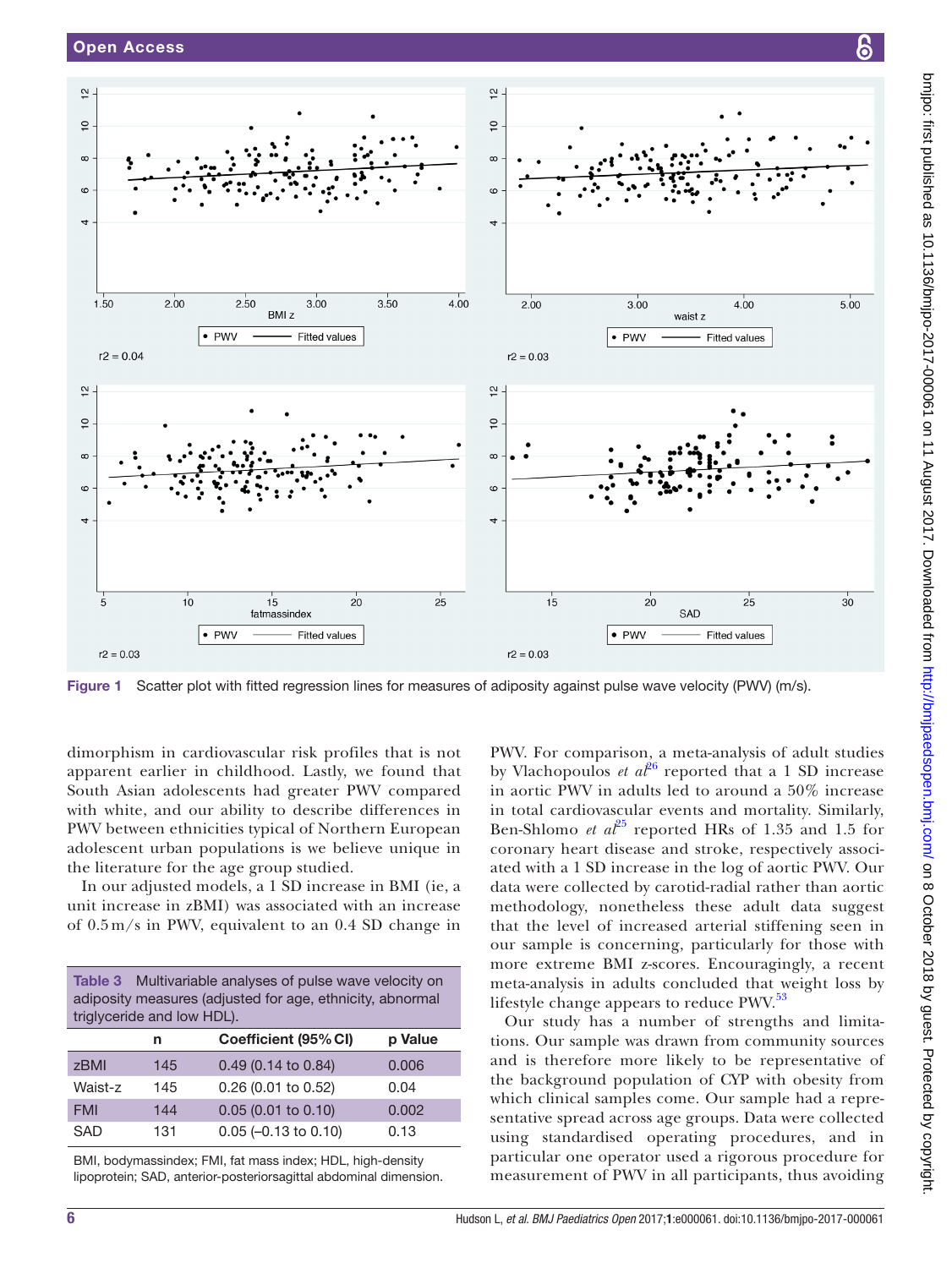

<span id="page-6-0"></span>Figure 2 Box plots of distribution of pulse wave velocity (PWV) (m/s) when grouped by presence or not of severe obesity (classified by >2.5zBMI and >3.5zBMI, respectively). Central lines are median PWV.

interoperator variability. Our protocols for measuring BP ensured ample resting time with no activity and reduced access to stress for participants and repeated measures were averaged; and moreover validity of high levels of BP found on individual encounters are unclear.[49](#page-7-28) Against that our data are cross-sectional and while they provide information on associations, they cannot be used to determine causality. There were incomplete data (15% of PWV). Our data come from an obesity intervention where sample size calculations were based on sufficient numbers to detect a difference between intervention and control, not for analysis of associations using cross-sectional data. Obtaining adequate power in cross-sectional studies using regression to detect small effect sizes is challenging for most studies, with a requirement for large numbers (n>400) for univariable analyses. $54$  Our sample size was sufficiently powered (using a conventional level of power at 0.8) to capture associations with large and medium effects for univariable analyses, but had a power of approximately 0.4 to identify associations with small effect sizes. $54$  It is therefore possible that our sample size may have been insufficient to capture associations with smaller effects sizes; and this is important given that the associations we found were all small in effect. While a single operator measured PWV in all cases and data was only recorded when it met manufacturer's quality standards, only a single reading of PWV was performed per participant to avoid burden on participants, so repeated measures and analysis within individuals cannot be reported. Our measurement of PWV was also limited to the carotid-radial region (again chosen to avoid burden on participants with obesity within the main trial), and recent evidence suggests that PWV may vary by anatomical region.<sup>[27](#page-7-15)</sup> Puberty was self-assessed rather than directly rated, and disparities between trained observer and self-report of puberty

have been reported.<sup>55</sup> However, we reduced misclassification bias by combining genital/breast measures with pubic hair and with menstruation in females.

#### **Conclusions**

We have demonstrated that increasing adiposity is associated with greater PWV, a proxy for arterial stiffening, within a group of adolescents with obesity. This is concerning for the future CVD risk for a current generation with a high prevalence of obesity, and highlights the importance of research for successful interventions for obesity in young people. Caution must be exercised in interpreting the significance of conventional cardiometabolic markers such as hypertension and dyslipidemia, especially when considering pharmacological treatments for them. The long-term effect of changes in adiposity on PWV in adolescence remains unclear and larger, longitudinal studies are needed to investigate this further.

Acknowledgements The data come from an adolescent obesity intervention funded separately to this work by the National Institute for Health Research, UK. The authors would like to thank the young people and their families who took part in the original study.

Contributors LH produced the first draft of the paper, co-conceived the study and collected the data. SK co-supervised the study and data collection, contributed to the final draft. IW co-supervised the study and data collection, contributed to the final draft. TJC assisted in the analysis and contributed to the final draft. JD co-supervised the data collection and contributed to the final draft. RV was main supervisor for the study, co-supervised the study and contributed to the final draft. All authors approved the final manuscript as submitted and agree to be accountable for all aspects of the work.

Competing interests None declared.

Ethics approval Central London Ethics Committee.

Provenance and peer review Not commissioned; externally peer reviewed.

Open Access This is an Open Access article distributed in accordance with the Creative Commons Attribution Non Commercial (CC BY-NC 4.0) license, which permits others to distribute, remix, adapt, build upon this work non-commercially, and license their derivative works on different terms, provided the original work is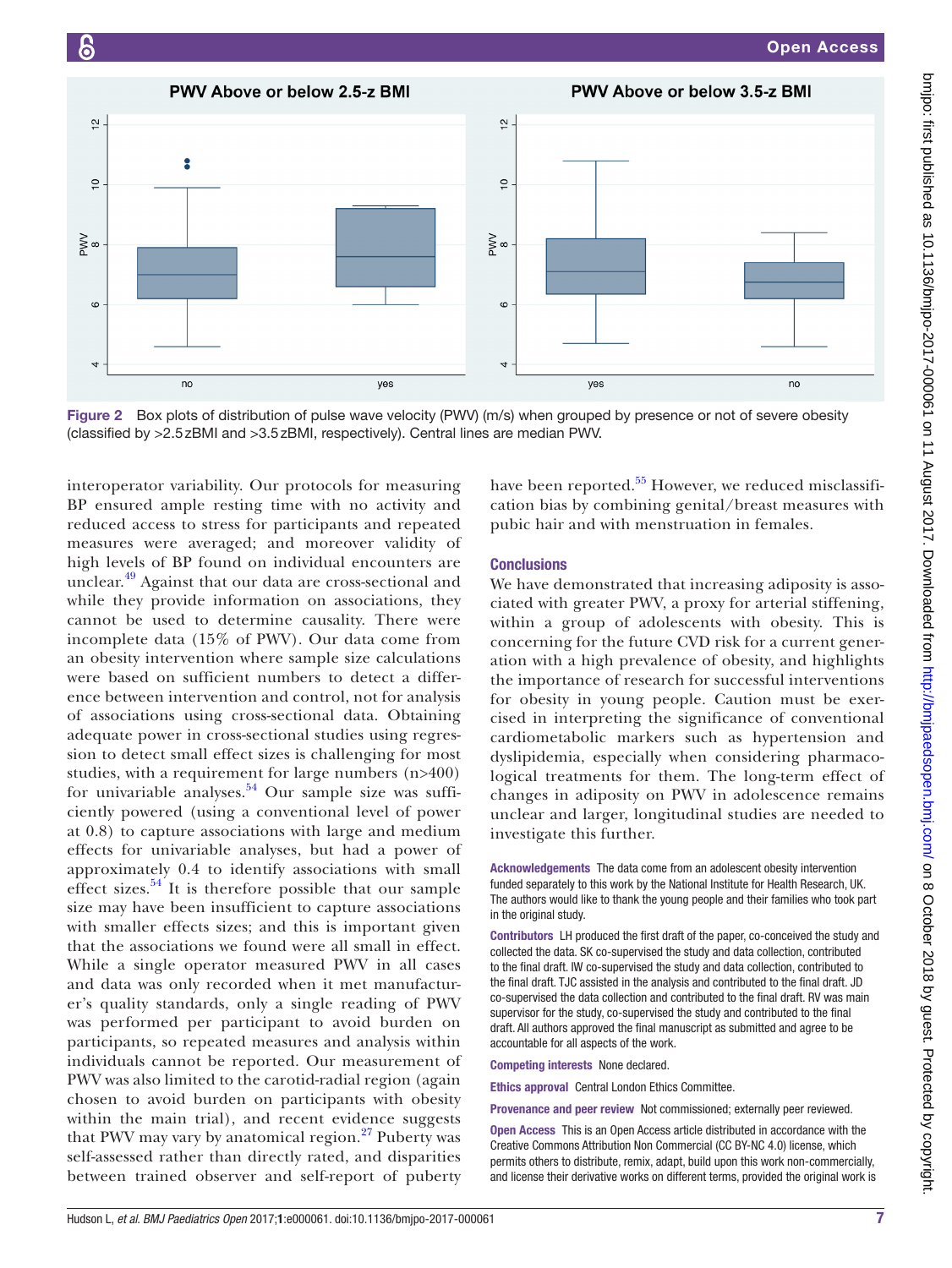© Article author(s) (or their employer(s) unless otherwise stated in the text of the article) 2017. All rights reserved. No commercial use is permitted unless otherwise expressly granted.

## **REFERENCES**

- <span id="page-7-0"></span>1. Ng M, Fleming T, Robinson M, *et al*. Global, regional, and national prevalence of overweight and obesity in children and adults during 1980-2013: a systematic analysis for the global burden of disease study 2013. *[Lancet](http://dx.doi.org/10.1016/S0140-6736(14)60460-8)* 2014;384:766–81.
- 2. Ogden CL, Flegal KM, Carroll MD, *et al*. Prevalence and trends in overweight among US children and adolescents, 1999-2000. *[JAMA](http://dx.doi.org/10.1001/jama.288.14.1728)* 2002;288:1728–32.
- <span id="page-7-1"></span>3. Viner RM, White B, Barrett T, *et al*. Assessment of childhood obesity in secondary care: osca consensus statement. *[Arch Dis Child Educ](http://dx.doi.org/10.1136/edpract-2011-301426)  [Pract Ed](http://dx.doi.org/10.1136/edpract-2011-301426)* 2012;97:98–105.
- <span id="page-7-3"></span>4. Barlow SE; Expert Committee. Expert committee recommendations regarding the prevention, assessment, and treatment of child and adolescent overweight and obesity: summary report. *[Pediatrics](http://dx.doi.org/10.1542/peds.2007-2329C)* 2007;120 Suppl 4:S164–S192.
- <span id="page-7-2"></span>5. Rolland-Cachera MF. Childhood obesity: current definitions and recommendations for their use. *[Int J Pediatr Obes](http://dx.doi.org/10.3109/17477166.2011.607458)* 2011;6:325–31.
- <span id="page-7-4"></span>6. Cole TJ, Bellizzi MC, Flegal KM, *et al*. Establishing a standard definition for child overweight and obesity worldwide: international survey. *[BMJ](http://dx.doi.org/10.1136/bmj.320.7244.1240)* 2000;320:1240.
- <span id="page-7-5"></span>7. Freedman DS, Mei Z, Srinivasan SR, *et al*. Cardiovascular risk factors and excess adiposity among overweight children and adolescents: the Bogalusa Heart Study. *[J Pediatr](http://dx.doi.org/10.1016/j.jpeds.2006.08.042)* 2007;150:12–17.
- <span id="page-7-23"></span>8. Weiss R, Dziura J, Burgert TS, *et al*. Obesity and the metabolic syndrome in Children and Adolescents. *[N Engl J Med Overseas Ed](http://dx.doi.org/10.1056/NEJMoa031049)* 2004;350:2362–74.
- 9. van Emmerik NM, Renders CM, van de Veer M, *et al*. High cardiovascular risk in severely obese young children and adolescents. *[Arch Dis Child](http://dx.doi.org/10.1136/archdischild-2012-301877)* 2012;97:818–21.
- <span id="page-7-6"></span>10. Webber LS, Harsha DW, Phillips GT, *et al*. Cardiovascular risk factors in Hispanic, white, and black children: the Brooks County and Bogalusa Heart studies. *[Am J Epidemiol](http://dx.doi.org/10.1093/oxfordjournals.aje.a115945)* 1991;133:704–14.
- 11. Srinivasan SR, Bao W, Wattigney WA, *et al*. Adolescent overweight is associated with adult overweight and related multiple cardiovascular risk factors: the Bogalusa Heart Study. *[Metabolism](http://dx.doi.org/10.1016/S0026-0495(96)90060-8)* 1996;45:235–40.
- <span id="page-7-7"></span>12. Zimmet P, Alberti KG, Kaufman F, *et al*. The metabolic syndrome in children and adolescents - an IDF consensus report. *[Pediatr](http://dx.doi.org/10.1111/j.1399-5448.2007.00271.x)  [Diabetes](http://dx.doi.org/10.1111/j.1399-5448.2007.00271.x)* 2007;8:299–306.
- 13. Viner RM, White B, Barrett T, *et al*. Assessment of childhood obesity in secondary care: osca consensus statement. *[Arch Dis Child Educ](http://dx.doi.org/10.1136/edpract-2011-301426)  [Pract Ed](http://dx.doi.org/10.1136/edpract-2011-301426)* 2012;97:98–105.
- 14. Steinberger J, Daniels SR, Eckel RH, *et al*. Progress and challenges in metabolic syndrome in children and adolescents: a scientific statement from the american Heart Association Atherosclerosis, hypertension, and obesity in the Young Committee of the Council on Cardiovascular Disease in the young; Council on Cardiovascular Nursing; and Council on Nutrition, Physical Activity, and metabolism. *[Circulation](http://dx.doi.org/10.1161/CIRCULATIONAHA.108.191394)* 2009;119:628–.
- <span id="page-7-8"></span>15. Goodman E, Daniels SR, Meigs JB, *et al*. Instability in the diagnosis of metabolic syndrome in adolescents. *[Circulation](http://dx.doi.org/10.1161/CIRCULATIONAHA.106.669994)* 2007;115:2316–22.
- <span id="page-7-9"></span>16. Hudson L, Viner RM. Obesity in children and adolescents. *BMJ: British Medical Journal* 2012:345.
- 17. Ayer J, Steinbeck K. Placing the cardiovascular risk of childhood obesity in perspective. *[Int J Obes](http://dx.doi.org/10.1038/ijo.2009.183)* 2010;34:4–5.
- <span id="page-7-10"></span>18. Cote AT, Harris KC, Panagiotopoulos C, *et al*. Childhood obesity and cardiovascular dysfunction. *[J Am Coll Cardiol](http://dx.doi.org/10.1016/j.jacc.2013.07.042)* 2013;62:1309–19.
- 19. McGill HC, McMahan CA, Herderick EE, *et al*. Origin of atherosclerosis in childhood and adolescence. *Am J Clin Nutr* 2000;72:1307S.
- <span id="page-7-11"></span>20. Laurent S, Cockcroft J, Van Bortel L, *et al*. Expert consensus document on arterial stiffness: methodological issues and clinical applications. *[Eur Heart J](http://dx.doi.org/10.1093/eurheartj/ehl254)* 2006;27:2588–605.
- 21. Nichols WW. Clinical measurement of arterial stiffness obtained from noninvasive pressure waveforms. *[Am J Hypertens](http://dx.doi.org/10.1016/j.amjhyper.2004.10.009)* 2005;18:3–10.
- <span id="page-7-12"></span>22. Anderson TJ, Phillips SA. Assessment and prognosis of peripheral artery measures of vascular function. *[Prog Cardiovasc Dis](http://dx.doi.org/10.1016/j.pcad.2014.11.005)* 2015;57.
- 23. Donald AE, Charakida M, Falaschetti E, *et al*. Determinants of vascular phenotype in a large childhood population: the Avon Longitudinal Study of Parents and Children (ALSPAC). *[Eur Heart J](http://dx.doi.org/10.1093/eurheartj/ehq062)* 2010;31:1502–10.
- <span id="page-7-13"></span>24. McLeod AL, Uren NG, Wilkinson IB, *et al*. Non-invasive measures of pulse wave velocity correlate with coronary arterial plaque load in humans. *[J Hypertens](http://dx.doi.org/10.1097/00004872-200402000-00021)* 2004;22:363–8.
- <span id="page-7-14"></span>25. Ben-Shlomo Y, Spears M, Boustred C, *et al*. Aortic pulse wave velocity improves cardiovascular event prediction: an individual participant meta-analysis of prospective observational data from 17,635 subjects. *[J Am Coll Cardiol](http://dx.doi.org/10.1016/j.jacc.2013.09.063)* 2014;63:636–46.
- <span id="page-7-29"></span>26. Vlachopoulos C, Aznaouridis K, Stefanadis C. Prediction of cardiovascular events and all-cause mortality with arterial stiffness: a systematic review and meta-analysis. *[J Am Coll Cardiol](http://dx.doi.org/10.1016/j.jacc.2009.10.061)* 2010;55:1318–27.
- <span id="page-7-15"></span>27. Hudson LD, Rapala A, Khan T, *et al*. Evidence for contemporary arterial stiffening in obese children and adolescents using pulse wave velocity: a systematic review and meta-analysis. *[Atherosclerosis](http://dx.doi.org/10.1016/j.atherosclerosis.2015.05.014)* 2015;241:376–86.
- Cote AT, Phillips AA, Harris KC, et al. Obesity and arterial stiffness in children: systematic review and meta-analysis. *Arteriosclerosis*. *thrombosis, and vascular biology* 2015;35:1038–44.
- <span id="page-7-16"></span>29. Pandit D, Kinare A, Chiplonkar S, *et al*. Carotid arterial stiffness in overweight and obese indian children. *[J Pediatr Endocrinol Metab](http://dx.doi.org/10.1515/jpem.2011.086)* 2011;24:97–102.
- 30. Pandit DS, Khadilkar AV, Chiplonkar SA, *et al*. Arterial stiffness in obese children: role of adiposity and physical activity. *[Indian J](http://dx.doi.org/10.4103/2230-8210.126565)  [Endocrinol Metab](http://dx.doi.org/10.4103/2230-8210.126565)* 2014;18:70–6.
- 31. Arnberg K, Larnkjær A, Michaelsen KF, *et al*. Central adiposity and protein intake are associated with arterial stiffness in overweight children. *[J Nutr](http://dx.doi.org/10.3945/jn.111.150672)* 2012;142:878–85.
- 32. Kudo U, Takahashi I, Matsuzaka M, *et al*. Influence of obesity on blood pressure and arterial stiffness in the early teens. *[Obes Res Clin](http://dx.doi.org/10.1016/j.orcp.2011.12.005) [Pract](http://dx.doi.org/10.1016/j.orcp.2011.12.005)* 2013;7:e211–e217.
- 33. Lee JW, Lee DC, Im JA, J-a I, *et al*. Insulin resistance is associated with arterial stiffness independent of obesity in male adolescents. *[Hypertens Res](http://dx.doi.org/10.1291/hypres.30.5)* 2007;30:5–11.
- 34. Miyai N, Arita M, Miyashita K, *et al*. The influence of obesity and metabolic risk variables on brachial-ankle pulse wave velocity in healthy adolescents. *[J Hum Hypertens](http://dx.doi.org/10.1038/jhh.2008.143)* 2009;23:444–50.
- 35. Dangardt F, Osika W, Volkmann R, *et al*. Obese children show increased intimal wall thickness and decreased pulse wave velocity. *[Clin Physiol Funct Imaging](http://dx.doi.org/10.1111/j.1475-097X.2008.00806.x)* 2008;28:287–93.
- 36. Gungor N, Thompson T, Sutton-Tyrrell K, *et al*. Early signs of cardiovascular disease in youth with obesity and type 2 diabetes. *[Diabetes Care](http://dx.doi.org/10.2337/diacare.28.5.1219)* 2005;28:1219–21.
- <span id="page-7-17"></span>37. Christie D, Hudson LD, Kinra S, *et al*. Assessing the efficacy of the Healthy Eating and Lifestyle Programme (HELP) compared with enhanced standard care of the obese adolescent in the community: study protocol for a randomized controlled trial. *Arch Dis Child* 2017;102:695–701. Epub 2017 Jul 7.
- <span id="page-7-18"></span>38. Taylor SJ, Whincup PH, Hindmarsh PC, *et al*. Performance of a new pubertal self-assessment questionnaire: a preliminary study. *[Paediatr](http://dx.doi.org/10.1046/j.1365-3016.2001.00317.x)  [Perinat Epidemiol](http://dx.doi.org/10.1046/j.1365-3016.2001.00317.x)* 2001;15:88–94.
- <span id="page-7-19"></span>39. Haroun D, Croker H, Viner RM, *et al*. Validation of BIA in obese children and adolescents and re-evaluation in a longitudinal study. *[Obesity](http://dx.doi.org/10.1038/oby.2009.98)* 2009;17:2245–50.
- <span id="page-7-20"></span>40. McCarthy HD, Jarrett KV, Crawley HF. The development of waist circumference percentiles in british children aged 5.0-16.9 y. *[Eur J](http://dx.doi.org/10.1038/sj.ejcn.1601240)  [Clin Nutr](http://dx.doi.org/10.1038/sj.ejcn.1601240)* 2001;55:902–7.
- <span id="page-7-21"></span>41. Kahn HS. Choosing an index for abdominal obesity: an opportunity for epidemiologic clarification. *[J Clin Epidemiol](http://dx.doi.org/10.1016/0895-4356(93)90027-X)* 1993;46:491–4.
- <span id="page-7-22"></span>42. Cole TJ, Freeman JV, Preece MA. Body mass index reference curves for the UK, 1990. *[Arch Dis Child](http://dx.doi.org/10.1136/adc.73.1.25)* 1995;73:25–9.
- <span id="page-7-24"></span>43. Cole TJ. The LMS method for constructing normalized growth standards. *Eur J Clin Nutr* 1990;44:45–60.
- 44. Jackson LV, Thalange NK, Cole TJ. Blood pressure centiles for Great Britain. *[Arch Dis Child](http://dx.doi.org/10.1136/adc.2005.081216)* 2007;92:298–303.
- <span id="page-7-25"></span>45. Cohen J. *Statistical power analysis for the behavioral sciences (revised ed)*. Hillsdale, NJ: Erlbaum, 1988.
- <span id="page-7-26"></span>46. Shah AS, Dolan LM, Khoury PR, *et al*. Severe obesity in adolescents and young adults is associated with Sub-Clinical cardiac and vascular changes. *[The Journal of clinical endocrinology and](http://dx.doi.org/10.1210/jc.2014-4562)  [metabolism](http://dx.doi.org/10.1210/jc.2014-4562)* 2015;100:2751–7. jc20144562.
- <span id="page-7-27"></span>47. Kulsum-Mecci N, Goss C, Kozel BA, *et al*. Effects of obesity and hypertension on pulse wave velocity in Children. *[J Clin Hypertens](http://dx.doi.org/10.1111/jch.12892)* 2017;19.
- 48. Friedemann C, Heneghan C, Mahtani K, *et al*. Cardiovascular disease risk in healthy children and its association with body mass index: systematic review and meta-analysis. *[BMJ](http://dx.doi.org/10.1136/bmj.e4759)* 2012;345:e4759.
- <span id="page-7-28"></span>49. Urbina E, Alpert B, Flynn J, *et al*. Ambulatory blood pressure monitoring in children and adolescents: recommendations for